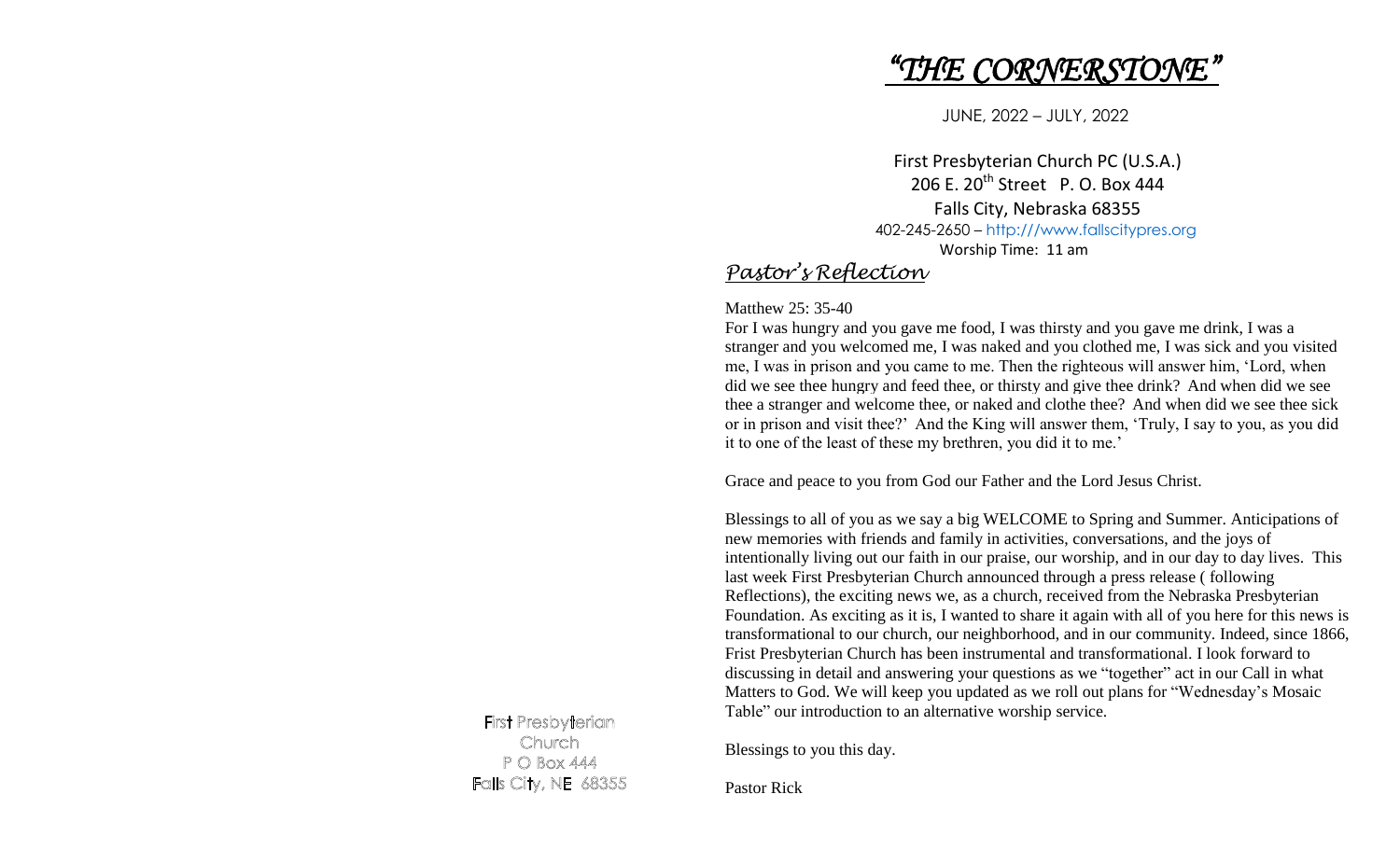**Nebraska Presbyterian Foundation names First Presbyterian Church of Falls City, Nebraska as recipient of \$35,000 for their planned "Wednesday's Mosaic Table."**

Audrey Richert, Executive Director of the Nebraska Presbyterian Foundation stated, "I am pleased to inform First Presbyterian Church of Falls City that Nebraska Presbyterian Foundation Board of Directors has approved a grant of \$35,000.00 for the "Wednesday's Mosaic Table." Our Board of Directors is very interested in the projects for which we provide funding. The Nebraska Presbyterian Foundation is proud to support their mission.

Pastor Rick Martin, stated with excitement, "This is wonderful news for First Presbyterian Church and our community of Falls City. The approval of this Grant will assist the Session and the Congregation in taking the steps necessary to implement transformational changes in our commitment to being a Matthew 25 Church. These changes will be in the Church building and in allowing us to provide needed services to our neighborhood and to our community, which we serve. What we do matters to God."

In May of 2019, First Presbyterian Church accepted the Matthew 25 Invitation from PC(USA), Presbyterian Church of the United States of America. By accepting the Invitation, First Presbyterian agrees to continue boldly living out Christ's call. "Vision unites all Presbyterians and makes us relevant", stated Pastor Rick. "First Presbyterian Church has a long heritage of serving our community since 1866. We are pleased to be acknowledged in our efforts."

Nebraska Presbyterian Foundation, established in 1958, makes annual grants to Nebraska PC(USA) congregations and related organizations to support their mission and share the love of Christ, and to 501© (3) human services organizations in Lancaster, Platte, and selected counties who strengthen their community by helping meet the needs of vulnerable populations. More than \$1.3 Million dollars has been distributed in grants since the inception of their grant program in 2018. For more information about the Foundation's grant process or eligibility, visit their website [www.nebpresby.org.](http://www.nebpresby.org/)



ON HER FIRST VISIT TO SHURCH

#### **\*\*\*\*\*\*\*\*COMMUNITY NEWS\*\*\*\*\*\*\*\***

Alice Cleaver (1878-1944) was a member of our church many years ago. She is one of Falls City's famous artists and her work will be on display in the Stalder Art Gallery at the Falls City Library & Arts Center through June 24<sup>th</sup>. There are several of her paintings throughout the library. Be sure to look for the painting of John and Rick Martin's grandmother as a girl.

On June 25th, the Heartland Fine Arts Gallery, 1620 Stone St. and John Falter Art Museum, 1624 Stone St, will host a Vendors Market from 10 am to 4 pm. There will be live demonstrations and entertainment. Another great opportunity to see local artists work and celebrate Falls City as the "City of Art".